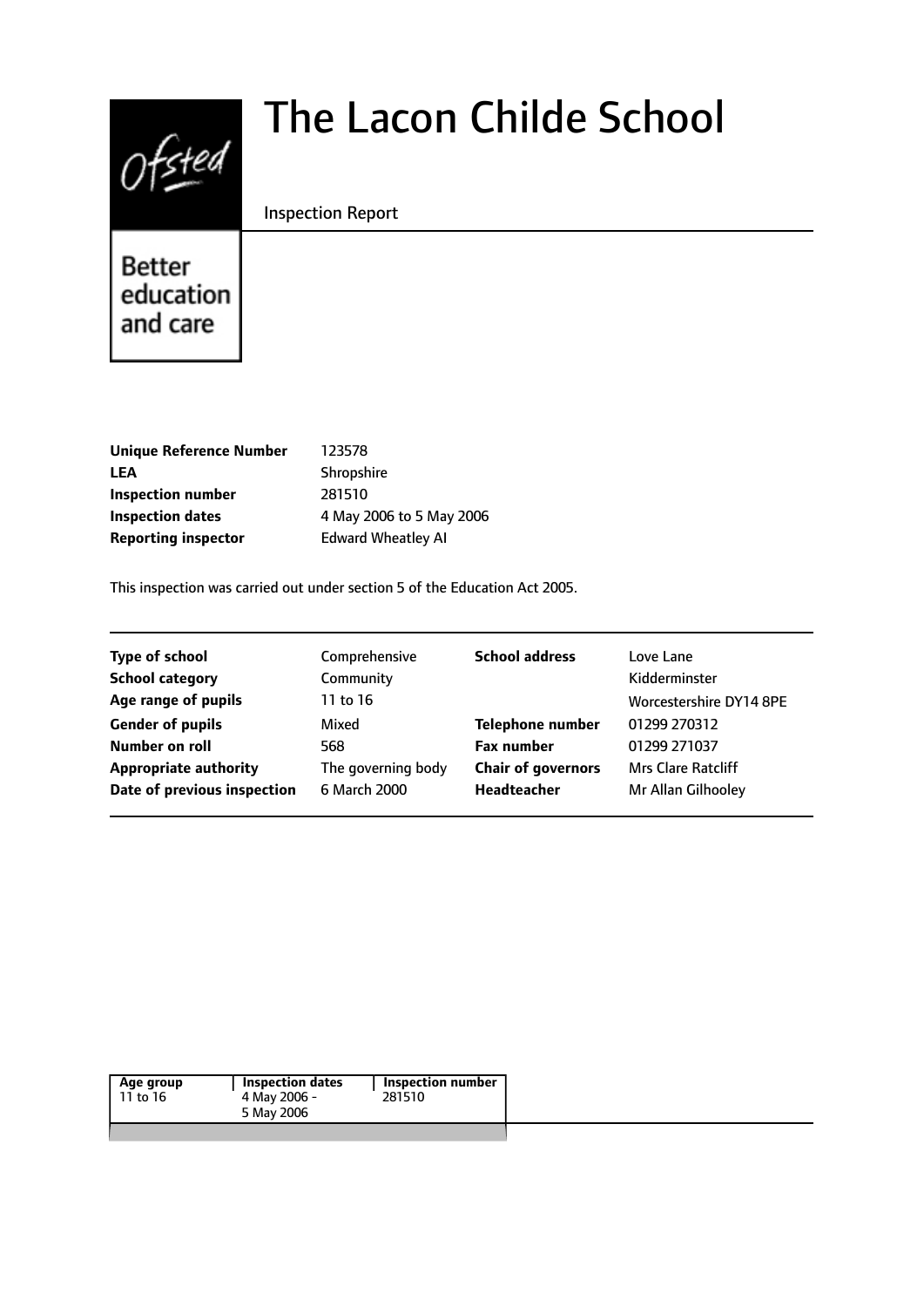© Crown copyright 2006

#### Website: www.ofsted.gov.uk

This document may be reproduced in whole or in part for non-commercial educational purposes, provided that the information quoted is reproduced without adaptation and the source and date of publication are stated.

Further copies of this report are obtainable from the school. Under the Education Act 2005, the school must provide a copy of this report free of charge to certain categories of people. A charge not exceeding the full cost of reproduction may be made for any other copies supplied.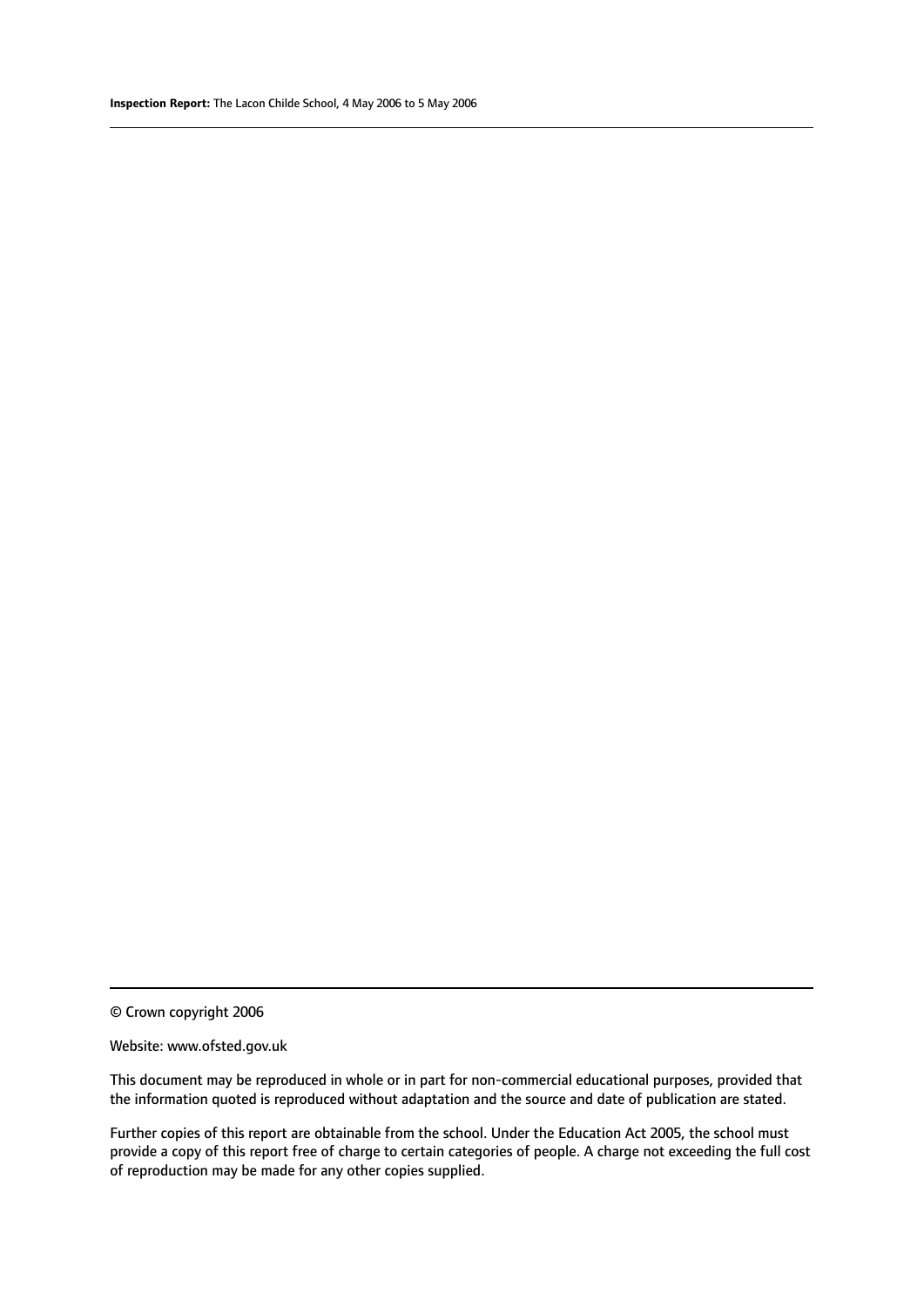# **Introduction**

The inspection was carried out by three Additional Inspectors.

#### **Description of the school**

The Lacon Childe School is a small comprehensive school and specialist sports college. The school serves a wide area, including several villages and the edges of nearby towns. Pupils come from a wide range of social backgrounds, though the proportion of pupils entitled to free school meals is well below average. There are very few pupils from minority ethnic groups and none is in the early stages of learning English. The proportion of pupils with learning difficulties or disabilities is broadly average and attainment on entry to the school is currently average though varies.

#### **Key for inspection grades**

| Grade 1 | Outstanding  |
|---------|--------------|
| Grade 2 | Good         |
| Grade 3 | Satisfactory |
| Grade 4 | Inadequate   |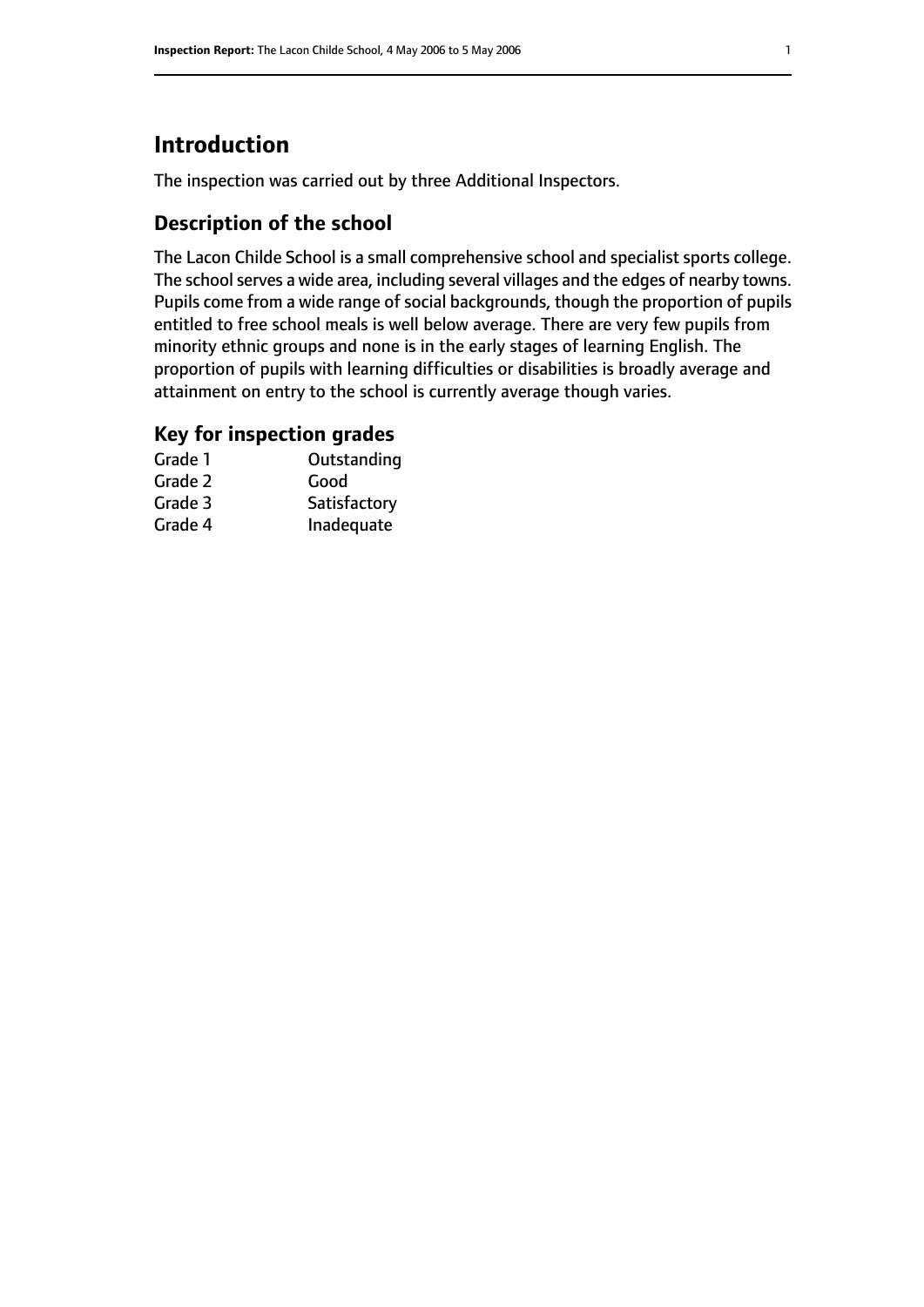### **Overall effectiveness of the school**

#### **Grade: 2**

This is a good school with many strengths. The headteacher provides excellent direction for development and the great majority of staff are committed to further improvement. The school's self-evaluation procedures are good and improving with increasing involvement of all staff. Inspectors' judgments match the school's evaluation of itself. The school has improved since it was last inspected and gives good value for money. The capacity for further improvement is good. Standards are above average and pupils make good progress, especially in Years 7 to 9. In Years 10 and 11, pupils' progress is satisfactory overall, though it is good in English, mathematics, modern foreign languages, information and communication technology (ICT), art and design and design and technology. Procedures to deal with underachievement are starting to have a positive effect, especially in science. Pupils with learning difficulties or disabilities make good and sometimes excellent progress due to good teaching and extremely good support. Teaching and learning are good and often very good. Lessons are well planned and mostly well matched to pupils' needs. Assessment information is used well to set targets so that pupils know what grades they should be aiming for. However, marking is not consistently good with some giving little guidance on what pupils need to do to improve their work. The curriculum is satisfactory overall, though provision for religious education, whilst improved since the last inspection, still does not fully meet statutory requirements in Years 10 and 11. Pupils' personal development is good. Their attitudes and behaviour are very good, their attendance is good and they make an excellent contribution to the community, but ineffective coordination of opportunities to raise their awareness of multicultural issues means that this aspect is less well developed. Care, support and guidance are good and excellent links with a wide range of external agencies provide particularly strong support for vulnerable pupils. The contribution made by the specialist sports college is very good. It is playing a significant part in developing assessment skills, improving teaching, widening the curriculum and improving community links.

#### **What the school should do to improve further**

• Ensure marking consistently informs pupils about how well they perform and how to do better. • Ensure that statutory requirements for religious education are fully met in Years 10 and 11. • Coordinate its programme of opportunities for pupils to find out about the different cultures found in Britain today

#### **Achievement and standards**

#### **Grade: 2**

Standards are above average in all year groups and achievement is good. In Years 7 to 9, pupils make good progress from average standards on entry, and a small but significant proportion reach well above average standards. The 2005 Year 9 national test results reflect an improving trend over recent years. Improvement in mathematics was particularly impressive. In Years 10 and 11, pupils make adequate progress overall,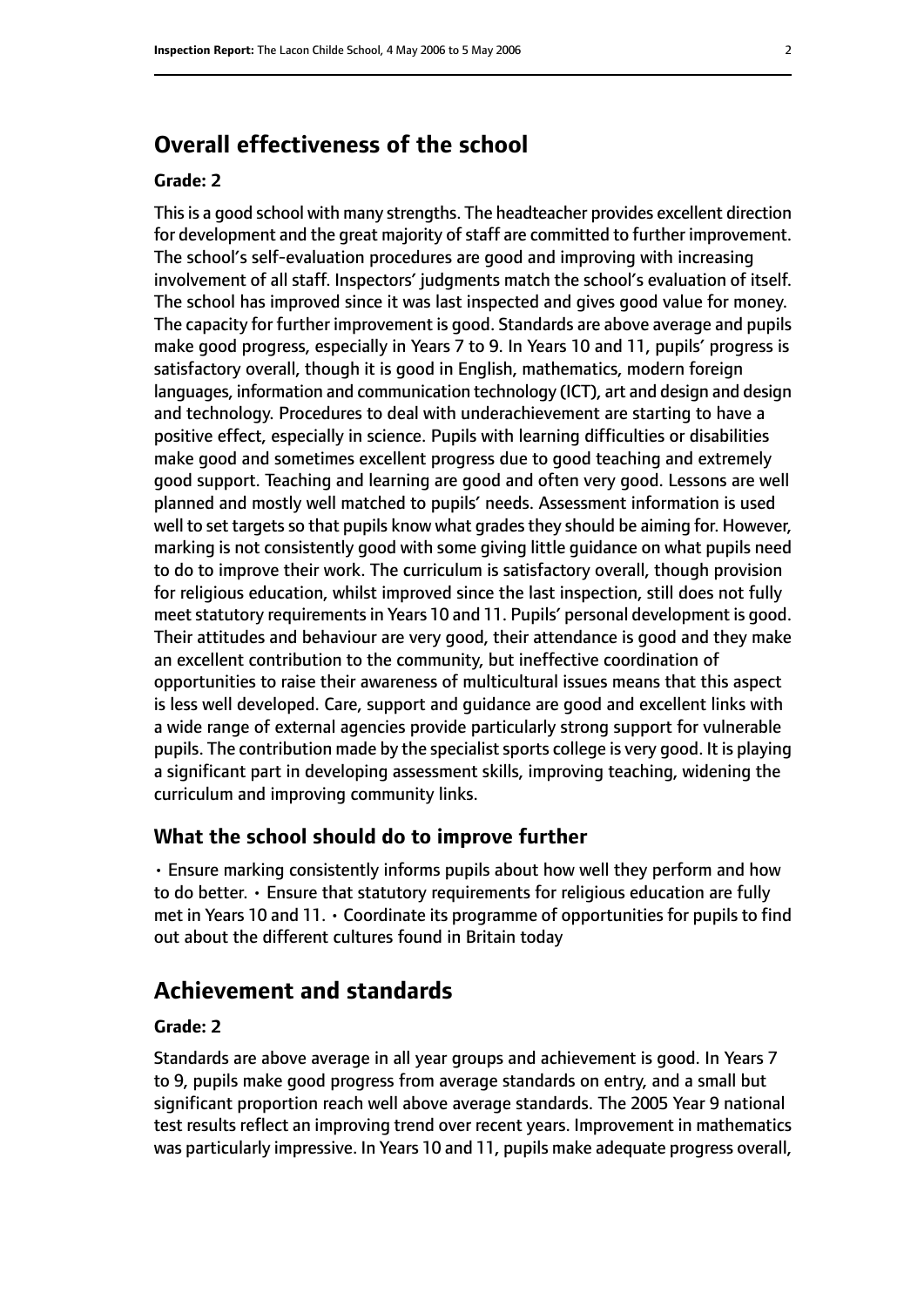though many make good progress. The 2005 GCSE results were particularly good in English, mathematics, modern foreign languages, ICT, art and design and design and technology but there was some underachievement in science, history and geography, particularly among average attaining pupils. Improved use of assessment information for the process of setting targets and lesson planning is already leading to improved progress, especially in science. There is effective work to raise standards in the school. For example, work in English with a writer in residence (the author of 'Country Diary' in a national newspaper) led the writer to justifiably state that 'every fungus, stone and mossy clump was interrogated and their (pupils') writing tore into their experience with astounding and sometimes beautiful insight'. In addition, work with the sports college is playing an important part in raising standards by engaging teachers in using assessment information to set targets and plan lessons, and to have clear learning objectives for their lessons. The school's targets are challenging, and for the most part they have been met. Pupils with learning difficulties and disabilities make good progress towards their learning targets and receive particularly good help from learning support assistants.

#### **Personal development and well-being**

#### **Grade: 2**

Pupils' personal development is good. Their social and moral outlook is very good but their spiritual development is satisfactory because there are not enough opportunities to extend this. Pupils gain a sound grasp of culture through art, music and dance in physical education, but their awareness of the multicultural make-up of modern Britain is not developed well enough. Pupils enjoy coming to school and join in the activities on offer enthusiastically. Attendance is good. Behaviour is very good, and pupils respond well to the school's light touch supervision at breaktimes, being trusted to stay indoors without incident. Pupils are polite, considerate and concentrate well in lessons. There are many instances where stronger pupils support weaker ones, showing that the school's caring nature is taking root in its pupils, with very positive attitudes to learning and the school community. Pupils appreciate having a voice in school affairs through the school council and drop-in centres, although not all parents are aware that these are now well established. Pupils are well versed in safety procedures in science, design and technology and physical education. They know well how to keep themselves safe. Pupils like the move to healthy lifestyle, diet and exercise; exercise and fitness are popular, but healthy eating is slower to catch on. Their involvement in the community is excellent, with close links with local organisations and strong contributions to local, national and international charities. Pupils are, rightly, certain that the school prepares them well for their further education and future lives.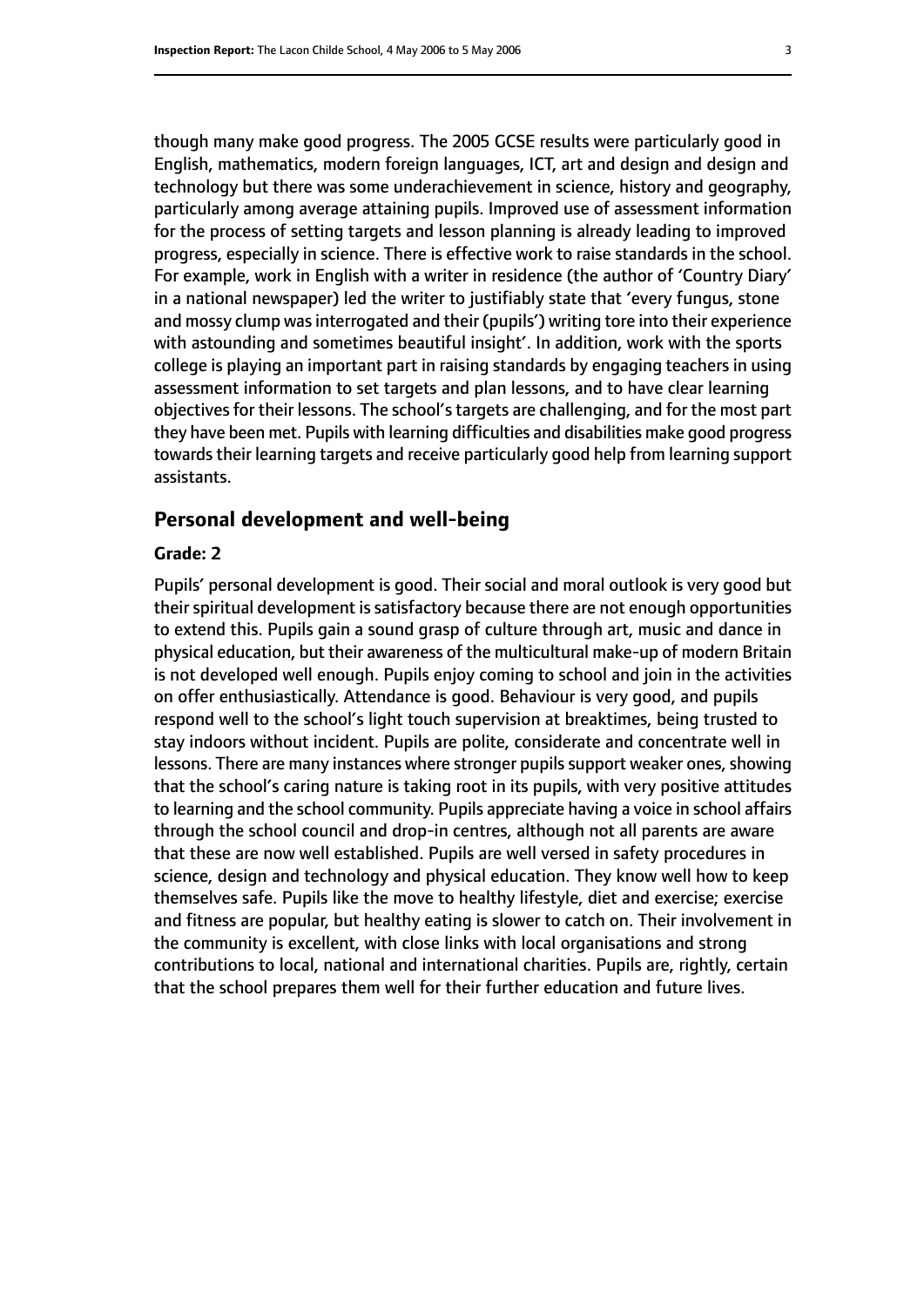# **Quality of provision**

#### **Teaching and learning**

#### **Grade: 2**

Teaching and learning are good and frequently very good. Much teaching is challenging and fast paced, using a good range of resources. ICT is used effectively to increase pupils' independent learning skills and to motivate and interest pupils. Challenging teaching encourages very positive attitudes which contribute significantly to pupils' good learning. Teachers provide many opportunities for pupils to work together, engaging cooperatively in activities such as peer and self-evaluation. Lessons are well planned and improving as a result of inter-departmental cooperation and the sports college work with staff to improve the use of assessment information and lesson learning objectives. This is leading to the consistent setting of targets for pupils and lessons where work is closely matched to pupils' learning needs. However, marking varies in quality. Some good practice exists, for example, in English and physical education, but not all marking focuses enough on informing pupils how to improve. Pupils with learning difficulties and disabilities benefit from good identification and very good support, which enables them to achieve well. Abler pupils are well challenged, for instance, through good questioning and high expectations of independent learning.

#### **Curriculum and other activities**

#### **Grade: 3**

The curriculum is satisfactory overall. Provision for religious education is unsatisfactory, as it was at the time of the previous inspection. Although it has improved and is now good in Years 7 to 9, and there is an optional GCSE course, provision for other pupils in Years 10 and 11 does not meet statutory requirements. Provision for pupils with learning difficulties and disabilities is good with curriculum modifications that challenge and support these pupils well. Vocational options are limited and mostly provided through other institutions. The school monitors off-site participants' progress well and pupils achieve well in the one school-based vocational course in art and design. Personal, health and social education (PHSE), citizenship and other subjects educate pupils well about how to stay safe, though healthy eating is not yet promoted well enough. Fitness is very well developed through a very good programme of physical activities organised through the sports college. Extracurricular provision is very good with a high level of staff involvement in activities which create great enjoyment for pupils and very good personal development. Pupils' preparation for working life is good.

#### **Care, guidance and support**

#### **Grade: 2**

Care, guidance and support are good and central to the school's work. Pupils have clear academic targets, receive good guidance to help them make choices of course options, and receive valuable advice about possible career choices and their next steps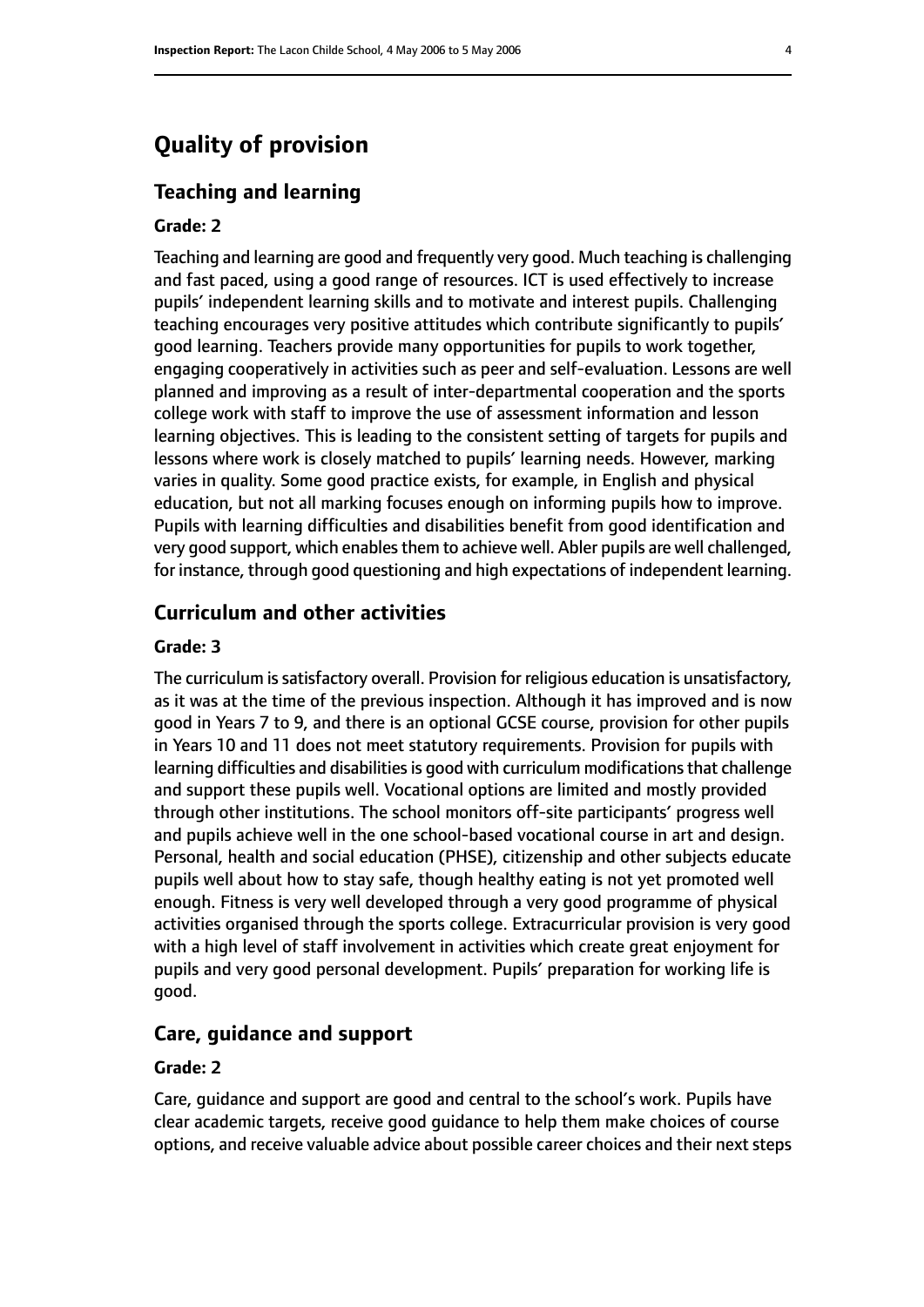in education. The staff are well acquainted with the school's effective systems for child protection and the school's risk assessment and health and safety procedures are good. Bullying and racist issues are dealt with effectively and pupils are actively involved in supporting the school's approach to dealing with them. The school has good systems to support pupils, and has excellent organised access to a wide range of external agencies to support the curriculum as well as to deal with the personal needs of individual pupils. All staff, including year staff are readily available to pupils. The school is particularly sensitive to the needs of its most vulnerable pupils. The exemplary support and encouragement they give enables pupils to maintain a very positive self-image and a willingness to persevere when they meet difficulties. Staff train pupils in effective personal organisation, enabling them to tackle their work with confidence.

#### **Leadership and management**

#### **Grade: 2**

Leadership and management are good and the headteacher gives outstanding direction for improvement. The headteacher and senior staff have a very good understanding of what the school needs to do to improve further, a view that is shared by the great majority of staff. There is a clear focus on ensuring all pupils receive the best opportunities. The quality of self-evaluation is good and improving as more staff realise the value of lesson observation and sharing good practice to raise standards even further. Heads of department are mostly effective subject leaders and increasingly involved in implementing whole-school policies on assessment, the process of setting targets, teaching and learning. Their own evaluations of departmental performance and areas for improvement are frequently perceptive and improving. The majority of parents are pleased with the school. Some feel that the school does not listen to their views, but the inspection team found the school to be open and receptive to the views of parents. Overall governance is satisfactory. Governors are well informed, challenge the school and support it in its improvement planning. However, they have not ensured that religious education is taught to the depth required by statutory requirement, which was also an issue at the last inspection. The school's capacity for further improvement is good.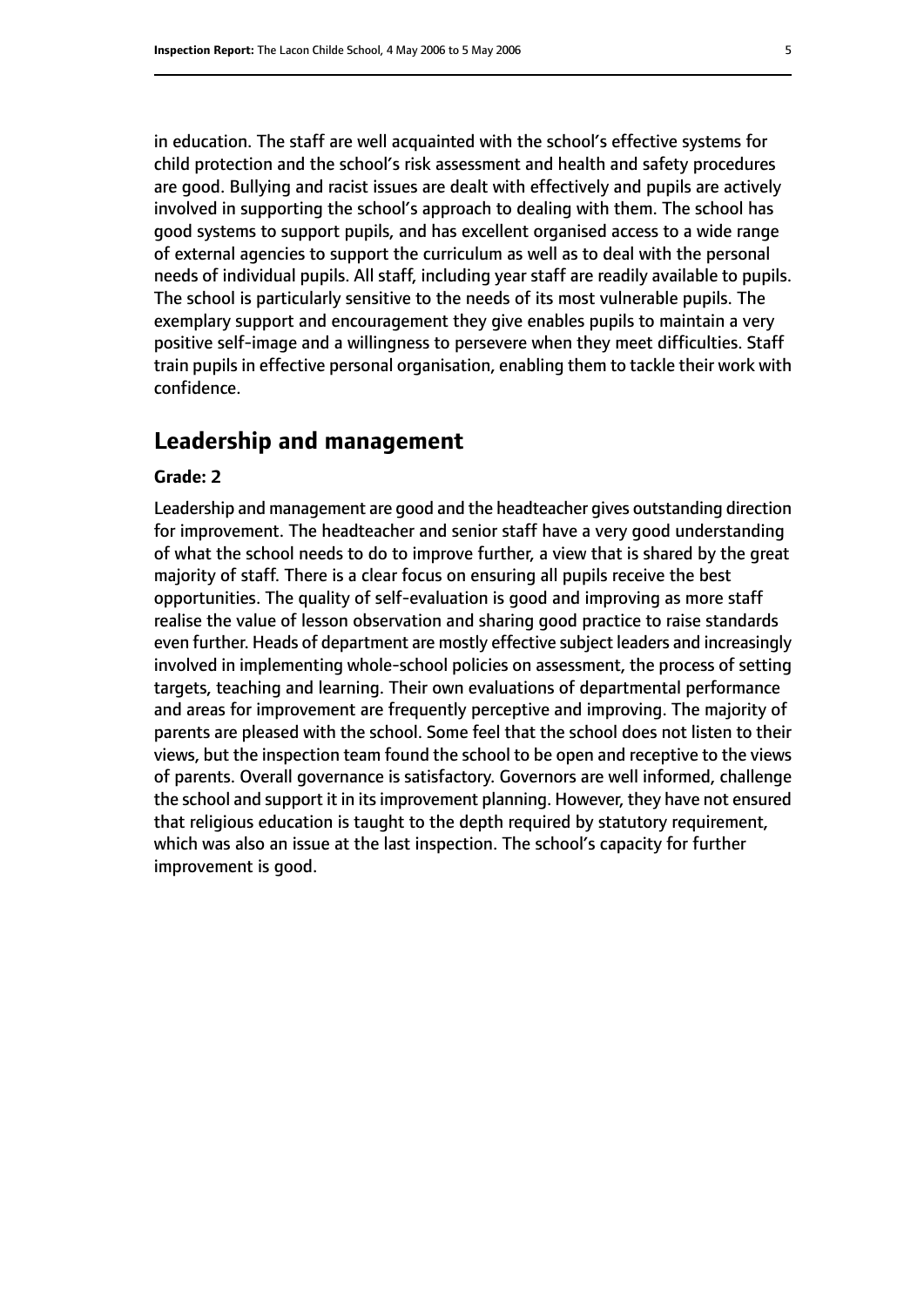**Any complaints about the inspection or the report should be made following the procedures set out inthe guidance 'Complaints about school inspection', whichis available from Ofsted's website: www.ofsted.gov.uk.**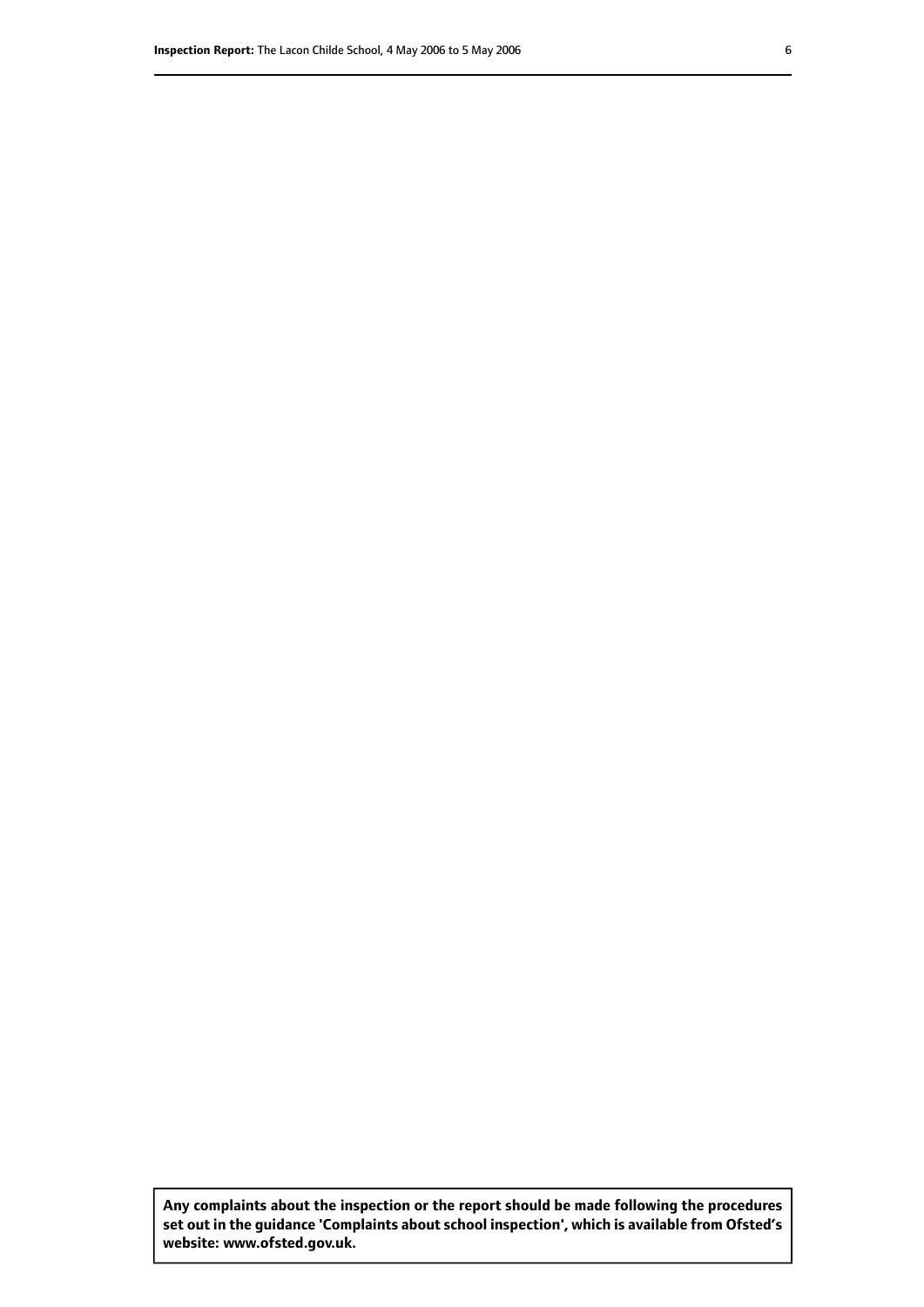# **Inspection judgements**

| Key to judgements: grade 1 is outstanding, grade 2 good, grade 3 | <b>School</b>  | $16-19$ |
|------------------------------------------------------------------|----------------|---------|
| satisfactory, and grade 4 inadequate                             | <b>Overall</b> |         |

#### **Overall effectiveness**

| How effective, efficient and inclusive is the provision of education,<br>integrated care and any extended services in meeting the needs of<br>learners? |     | NА        |
|---------------------------------------------------------------------------------------------------------------------------------------------------------|-----|-----------|
| How well does the school work in partnership with others to promote<br>learners' well-being?                                                            |     | NА        |
| The quality and standards in foundation stage                                                                                                           | ΝA  | <b>NA</b> |
| The effectiveness of the school's self-evaluation                                                                                                       |     | ΝA        |
| The capacity to make any necessary improvements                                                                                                         | Yes | NА        |
| Effective steps have been taken to promote improvement since the last<br>inspection                                                                     | Yes | ΝA        |

#### **Achievement and standards**

| How well do learners achieve?                                                                               | ΝA        |
|-------------------------------------------------------------------------------------------------------------|-----------|
| The standards <sup>1</sup> reached by learners                                                              | NА        |
| How well learners make progress, taking account of any significant variations<br>between groups of learners | <b>NA</b> |
| How well learners with learning difficulties and disabilities make progress                                 | <b>NA</b> |

#### **Personal development and well-being**

| How good is the overall personal development and well-being of the<br>learners?                                  | ΝA        |
|------------------------------------------------------------------------------------------------------------------|-----------|
| The extent of learners' spiritual, moral, social and cultural development                                        | <b>NA</b> |
| The behaviour of learners                                                                                        | <b>NA</b> |
| The attendance of learners                                                                                       | <b>NA</b> |
| How well learners enjoy their education                                                                          | <b>NA</b> |
| The extent to which learners adopt safe practices                                                                | <b>NA</b> |
| The extent to which learners adopt healthy lifestyles                                                            | <b>NA</b> |
| The extent to which learners make a positive contribution to the community                                       | <b>NA</b> |
| How well learners develop workplace and other skills that will contribute to<br>their future economic well-being | <b>NA</b> |

#### **The quality of provision**

| How effective are teaching and learning in meeting the full range of<br>the learners' needs?          | ΝA |
|-------------------------------------------------------------------------------------------------------|----|
| How well do the curriculum and other activities meet the range of<br>needs and interests of learners? | NА |
| How well are learners cared for, guided and supported?                                                | NА |

 $^1$  Grade 1 - Exceptionally and consistently high; Grade 2 - Generally above average with none significantly below average; Grade 3 - Broadly average; Grade 4 - Exceptionally low.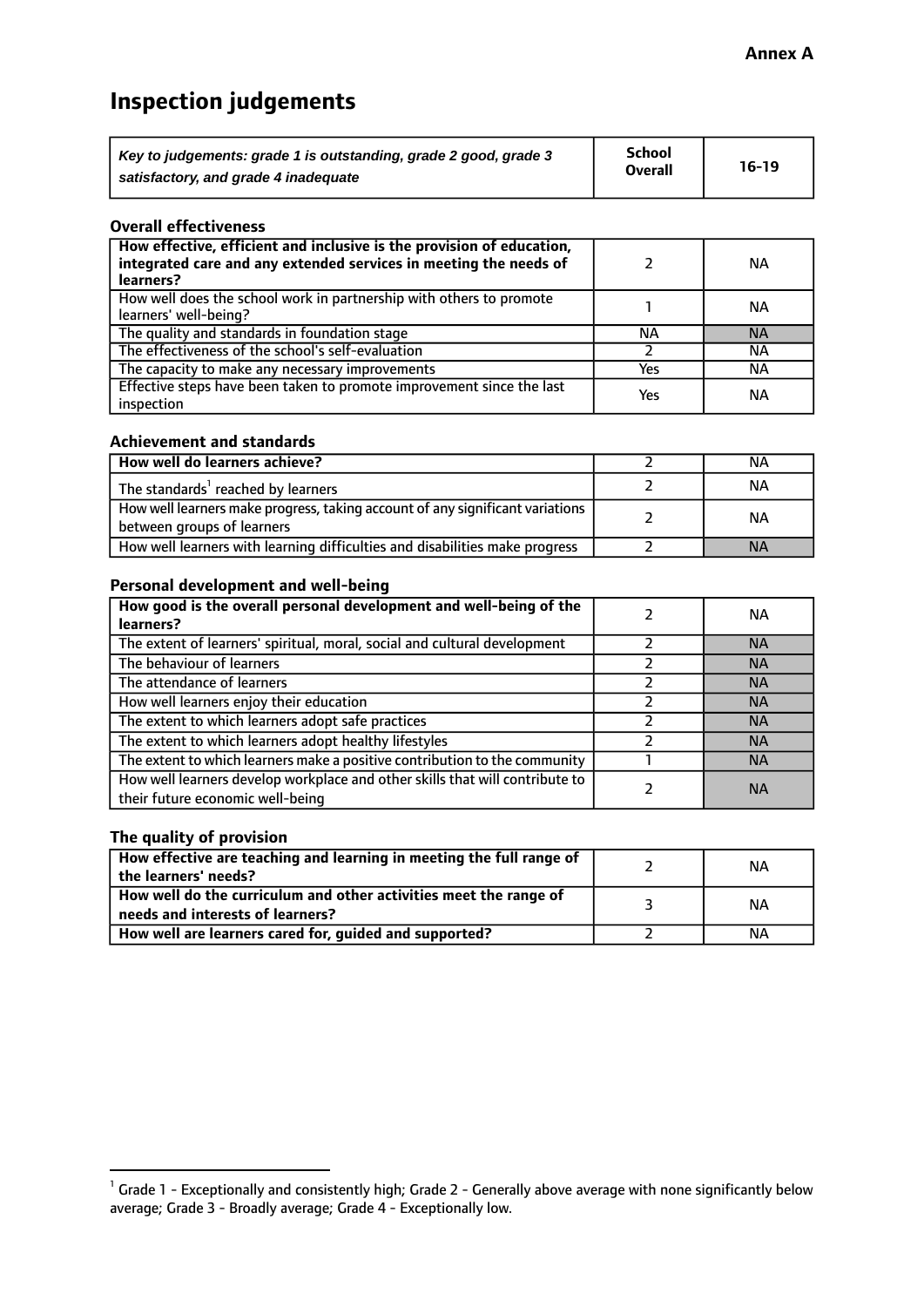#### **Leadership and management**

| How effective are leadership and management in raising achievement<br>and supporting all learners?                                              |     | NА        |
|-------------------------------------------------------------------------------------------------------------------------------------------------|-----|-----------|
| How effectively leaders and managers at all levels set clear direction leading<br>to improvement and promote high quality of care and education |     | <b>NA</b> |
| How effectively performance is monitored, evaluated and improved to meet<br>challenging targets, through quality assurance and self-review      |     | <b>NA</b> |
| How well equality of opportunity is promoted and discrimination tackled so<br>that all learners achieve as well as they can                     |     | <b>NA</b> |
| How effectively and efficiently resources are deployed to achieve value for<br>money                                                            |     | <b>NA</b> |
| The extent to which governors and other supervisory boards discharge their<br>responsibilities                                                  |     | <b>NA</b> |
| The adequacy and suitability of staff to ensure that learners are protected                                                                     | Yes | <b>NA</b> |

| The extent to which schools enable learners to be healthy                                     |            |  |
|-----------------------------------------------------------------------------------------------|------------|--|
| Learners are encouraged and enabled to eat and drink healthily                                | Yes        |  |
| Learners are encouraged and enabled to take regular exercise                                  | Yes        |  |
| Learners are discouraged from smoking and substance abuse                                     | <b>Yes</b> |  |
| Learners are educated about sexual health                                                     | <b>Yes</b> |  |
| The extent to which providers ensure that learners stay safe                                  |            |  |
| Procedures for safequarding learners meet current government requirements                     | Yes        |  |
| Risk assessment procedures and related staff training are in place                            | Yes        |  |
| Action is taken to reduce anti-social behaviour, such as bullying and racism                  | Yes        |  |
| Learners are taught about key risks and how to deal with them                                 | <b>Yes</b> |  |
| The extent to which learners make a positive contribution                                     |            |  |
| Learners are helped to develop stable, positive relationships                                 |            |  |
| Learners, individually and collectively, participate in making decisions that affect them     |            |  |
| Learners are encouraged to initiate, participate in and manage activities in school and the   | <b>Yes</b> |  |
| wider community                                                                               |            |  |
| The extent to which schools enable learners to achieve economic well-being                    |            |  |
| There is provision to promote learners' basic skills                                          | Yes        |  |
| Learners have opportunities to develop enterprise skills and work in teams                    | Yes        |  |
| Careers education and guidance is provided to all learners in key stage 3 and 4 and the sixth | <b>Yes</b> |  |
| form                                                                                          |            |  |
| Education for all learners aged 14-19 provides an understanding of employment and the         | Yes        |  |
| economy                                                                                       |            |  |